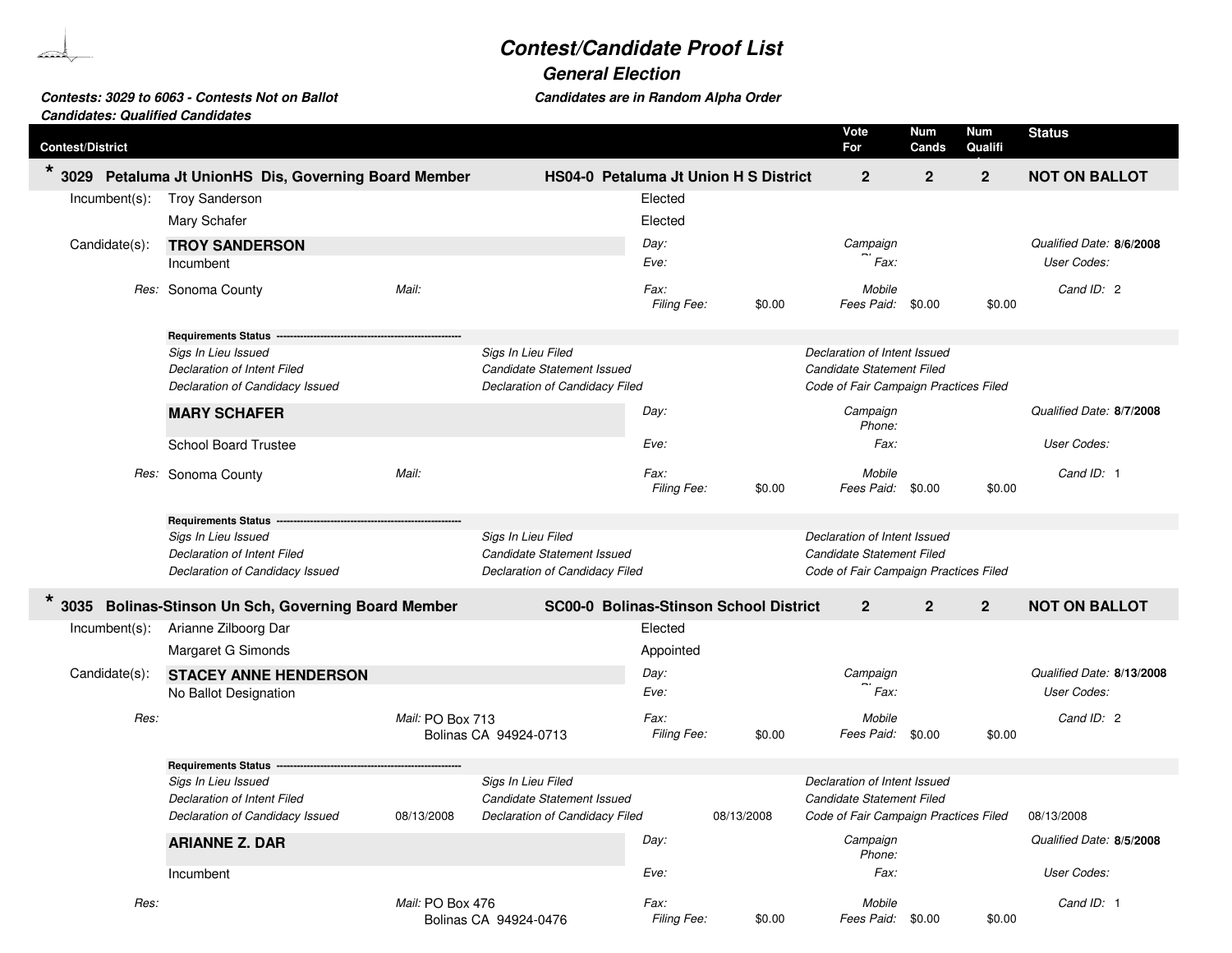|                  | <b>Requirements Status</b>                |                      |                                        |                                          |            |                              |                      |                                       |        |                          |
|------------------|-------------------------------------------|----------------------|----------------------------------------|------------------------------------------|------------|------------------------------|----------------------|---------------------------------------|--------|--------------------------|
|                  | Sigs In Lieu Issued                       |                      | Sigs In Lieu Filed                     |                                          |            | Declaration of Intent Issued |                      |                                       |        |                          |
|                  | Declaration of Intent Filed               |                      | Candidate Statement Issued             |                                          |            | Candidate Statement Filed    |                      |                                       |        |                          |
|                  | Declaration of Candidacy Issued           | 08/05/2008           | Declaration of Candidacy Filed         |                                          | 08/05/2008 |                              |                      | Code of Fair Campaign Practices Filed |        | 08/05/2008               |
| 6011             | Director, Marin Co Resor Cons Dis         |                      | RCON01-0 Marin Resource Conservation I |                                          |            | 3                            |                      | 3                                     | 3      | <b>NOT ON BALLOT</b>     |
| 6011             | Director, Marin Co Resor Cons Dis         |                      | RCON01-0 Marin Resource Conservation L |                                          |            |                              | 3                    | 3                                     | 3      | <b>NOT ON BALLOT</b>     |
| Incumbent(s):    | Hank Corda                                |                      |                                        | Elected                                  |            |                              |                      |                                       |        |                          |
|                  | <b>Steve Doughty</b>                      |                      |                                        | Elected                                  |            |                              |                      |                                       |        |                          |
|                  | <b>Richard Plant</b>                      |                      |                                        | Elected                                  |            |                              |                      |                                       |        |                          |
| Candidate(s):    | <b>STEVE DANIEL DOUGHTY</b>               |                      |                                        | Day:                                     |            |                              | Campaign             |                                       |        | Qualified Date: 8/7/2008 |
|                  | Incumbent                                 |                      |                                        | Eve:                                     |            |                              | Fax:                 |                                       |        | User Codes:              |
| Res:             |                                           | Mail: PO Box 1177    | Point Reyes Station CA 94956-1177      | Fax: (415)663-1555<br><b>Filing Fee:</b> | \$0.00     |                              | Mobile<br>Fees Paid: | \$0.00                                | \$0.00 | Cand ID: 3               |
|                  | <b>Requirements Status -</b>              |                      |                                        |                                          |            |                              |                      |                                       |        |                          |
|                  | Sigs In Lieu Issued                       |                      | Sigs In Lieu Filed                     |                                          |            | Declaration of Intent Issued |                      |                                       |        |                          |
|                  | Declaration of Intent Filed               |                      | Candidate Statement Issued             |                                          |            | Candidate Statement Filed    |                      |                                       |        |                          |
|                  | Declaration of Candidacy Issued           | 08/07/2008           | Declaration of Candidacy Filed         |                                          | 08/07/2008 |                              |                      | Code of Fair Campaign Practices Filed |        | 08/07/2008               |
|                  | <b>HANK CORDA</b>                         |                      |                                        | Day: 707/766-2286                        |            |                              | Campaign<br>Phone:   |                                       |        | Qualified Date: 8/8/2008 |
|                  | Incumbent                                 |                      |                                        | Eve:                                     |            |                              | Fax:                 |                                       |        | User Codes:              |
|                  | Res: 283 Wetmore Ln<br>Petaluma, CA 94952 | Mail: 283 Wetmore Ln | Petaluma, CA 94952                     | Fax:<br>Filing Fee:                      | \$0.00     |                              | Mobile<br>Fees Paid: | \$0.00                                | \$0.00 | Cand ID: 2               |
|                  | <b>Requirements Status</b>                |                      |                                        |                                          |            |                              |                      |                                       |        |                          |
|                  | Sigs In Lieu Issued                       |                      | Sigs In Lieu Filed                     |                                          |            | Declaration of Intent Issued |                      |                                       |        |                          |
|                  | Declaration of Intent Filed               |                      | Candidate Statement Issued             |                                          |            | Candidate Statement Filed    |                      |                                       |        |                          |
|                  | Declaration of Candidacy Issued           | 08/01/2008           | Declaration of Candidacy Filed         |                                          | 08/08/2008 |                              |                      | Code of Fair Campaign Practices Filed |        | 08/08/2008               |
|                  | <b>RICHARD PLANT</b>                      |                      |                                        | Day:                                     |            |                              | Campaign<br>Phone:   |                                       |        | Qualified Date: 8/7/2008 |
|                  | Incumbent                                 |                      |                                        | Eve:                                     |            |                              | Fax:                 |                                       |        | User Codes:              |
| Res:             |                                           | Mail: PO Box 684     |                                        | Fax:                                     |            |                              | Mobile               |                                       |        | Cand ID: 1               |
|                  |                                           |                      | Inverness CA 94937-0684                | Filing Fee:                              | \$0.00     |                              | Fees Paid:           | \$0.00                                | \$0.00 |                          |
|                  | <b>Requirements Status</b>                |                      |                                        |                                          |            |                              |                      |                                       |        |                          |
|                  | Sigs In Lieu Issued                       |                      | Sigs In Lieu Filed                     |                                          |            | Declaration of Intent Issued |                      |                                       |        |                          |
|                  | Declaration of Intent Filed               |                      | Candidate Statement Issued             |                                          |            | Candidate Statement Filed    |                      |                                       |        |                          |
|                  | Declaration of Candidacy Issued           | 07/25/2008           | Declaration of Candidacy Filed         |                                          | 08/07/2008 |                              |                      | Code of Fair Campaign Practices Filed |        | 08/07/2008               |
| $\star$          | 6036 Director, Strawberry Rec Dist        |                      | REC01-0 Strawberry Recreation District |                                          |            |                              | $\mathbf{2}$         | $\mathbf{1}$                          | 1      | <b>NOT ON BALLOT</b>     |
| $Incumbent(s)$ : | Isis Spinola-Schwartz                     |                      |                                        | Elected                                  |            |                              |                      |                                       |        |                          |
|                  | Barbara Lee Wambach                       |                      |                                        | Elected                                  |            |                              |                      |                                       |        |                          |
| Candidate(s):    | <b>ISIS SPINOLA-SCHWARTZ</b>              |                      |                                        | Day:                                     |            |                              | Campaign             |                                       |        | Qualified Date: 8/8/2008 |
|                  | Incumbent                                 |                      |                                        | Eve:                                     |            |                              | Fax:                 |                                       |        | User Codes:              |
| Res:             |                                           | Mail:                |                                        | Fax:                                     |            |                              | Mobile               |                                       |        | Cand ID: 1               |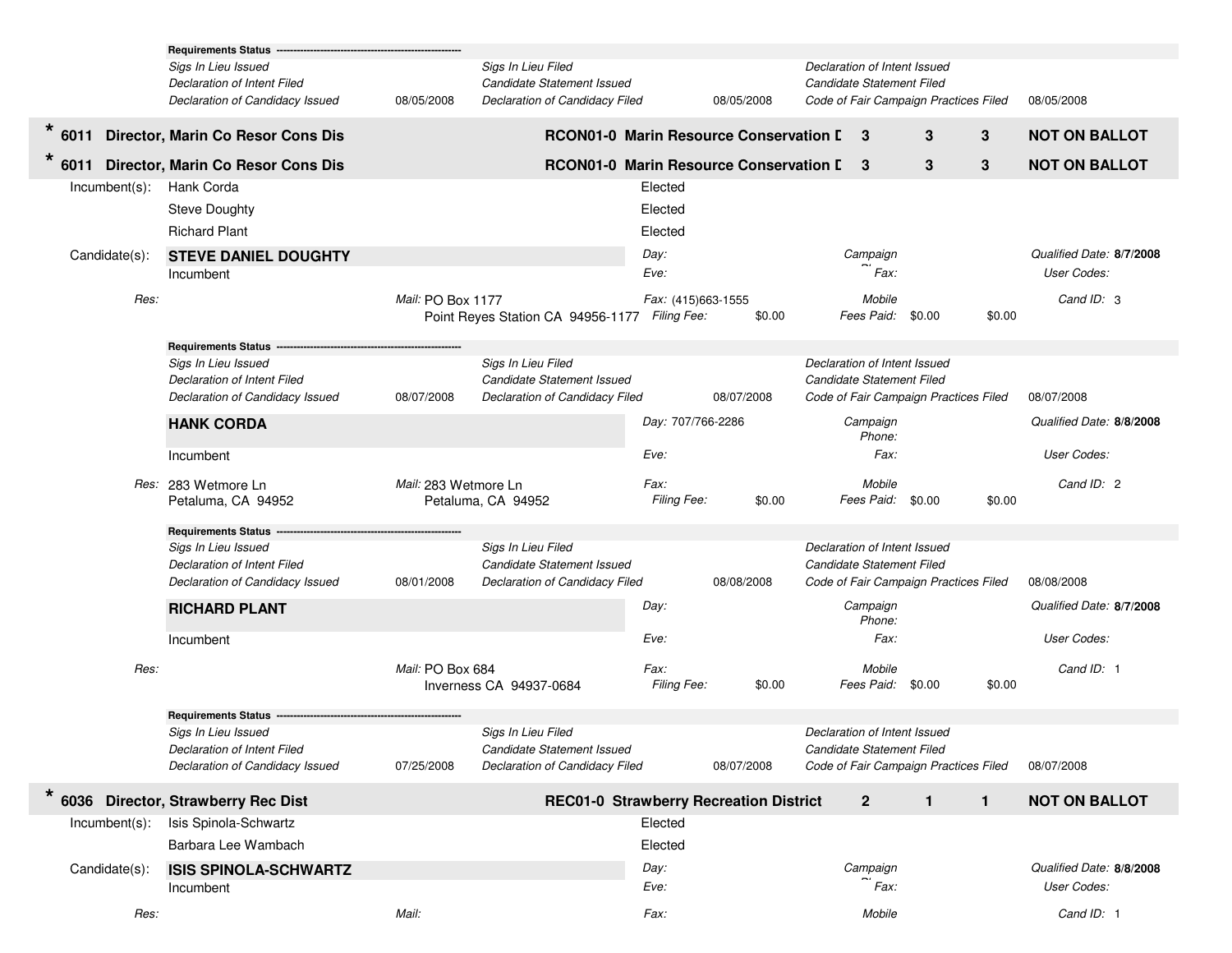|                           |                                                                               |                 |                                                  | Filing Fee:        | \$0.00                            |                              | Fees Paid:        | \$0.00                                | \$0.00       |                           |
|---------------------------|-------------------------------------------------------------------------------|-----------------|--------------------------------------------------|--------------------|-----------------------------------|------------------------------|-------------------|---------------------------------------|--------------|---------------------------|
|                           | <b>Requirements Status</b>                                                    |                 |                                                  |                    |                                   |                              |                   |                                       |              |                           |
|                           | Sigs In Lieu Issued                                                           |                 | Sigs In Lieu Filed                               |                    |                                   | Declaration of Intent Issued |                   |                                       |              |                           |
|                           | Declaration of Intent Filed                                                   |                 | Candidate Statement Issued                       |                    | 07/15/2008                        | Candidate Statement Filed    |                   |                                       |              |                           |
|                           | Declaration of Candidacy Issued                                               | 07/15/2008      | Declaration of Candidacy Filed                   |                    | 08/08/2008                        |                              |                   | Code of Fair Campaign Practices Filed |              | 08/08/2008                |
|                           | 6056 Director, Division No. 2, Marin Muni Water Dist                          |                 | <b>WA01-2 Marin Municipal Water District-Div</b> |                    |                                   |                              | $\mathbf{1}$      | $\mathbf{2}$                          | $\mathbf{1}$ | <b>NOT ON BALLOT</b>      |
| Incumbent(s): Alex Forman |                                                                               |                 |                                                  | Elected            |                                   |                              |                   |                                       |              |                           |
|                           | Non-Partisan DISTRICT MARIN MUNICIPAL WATER DISTRICT Director, Division No. 2 |                 |                                                  |                    |                                   |                              |                   |                                       |              |                           |
|                           | 6056 Director, Division No. 2, Marin Muni Water Dist                          |                 |                                                  |                    |                                   |                              | 1                 | $\overline{2}$                        | $\mathbf{1}$ | <b>NOT ON BALLOT</b>      |
| Candidate(s):             | <b>ALEX FORMAN</b>                                                            |                 |                                                  | Day:               |                                   |                              | Campaign          |                                       |              | Qualified Date: 8/6/2008  |
|                           | Incumbent                                                                     |                 |                                                  | Eve:               |                                   |                              | Fax:              |                                       |              | User Codes:               |
| Res:                      |                                                                               | Mail:           |                                                  | Fax:               |                                   |                              | Mobile            |                                       |              | Cand ID: 1                |
|                           |                                                                               |                 |                                                  | <b>Filing Fee:</b> | \$0.00                            |                              | Fees Paid:        | \$0.00                                | \$0.00       |                           |
|                           | <b>Requirements Status</b>                                                    |                 |                                                  |                    |                                   |                              |                   |                                       |              |                           |
|                           | Sigs In Lieu Issued                                                           |                 | Sigs In Lieu Filed                               |                    |                                   | Declaration of Intent Issued |                   |                                       |              |                           |
|                           | Declaration of Intent Filed                                                   |                 | Candidate Statement Issued                       |                    | 07/21/2008                        | Candidate Statement Filed    |                   |                                       |              | 08/06/2008                |
|                           | Declaration of Candidacy Issued                                               | 07/21/2008      | Declaration of Candidacy Filed                   |                    | 08/06/2008                        |                              |                   | Code of Fair Campaign Practices Filed |              |                           |
| 6059                      | Director, Division No. 5, Marin Muni Water Dist                               |                 | <b>WA01-5 Marin Municipal Water District-Div</b> |                    |                                   |                              | $\mathbf{1}$      | $\mathbf{1}$                          | $\mathbf{1}$ | <b>NOT ON BALLOT</b>      |
| $Incumbent(s)$ :          | Larry L Russell                                                               |                 |                                                  | Elected            |                                   |                              |                   |                                       |              |                           |
| Candidate(s):             | <b>LARRY L. RUSSELL</b>                                                       |                 |                                                  | Day:               |                                   |                              | Campaign          |                                       |              | Qualified Date: 8/8/2008  |
|                           | Incumbent                                                                     |                 |                                                  | Eve:               |                                   |                              | Fax:              |                                       |              | User Codes:               |
| Res:                      |                                                                               | Mail:           |                                                  | Fax: (415)435-4849 |                                   |                              | Mobile            |                                       |              | Cand ID: 1                |
|                           |                                                                               |                 |                                                  | <b>Filing Fee:</b> | \$0.00                            |                              | Fees Paid:        | \$0.00                                | \$0.00       |                           |
|                           |                                                                               |                 |                                                  |                    | Email: Irussell@marinwater.org    |                              |                   |                                       |              |                           |
|                           | <b>Requirements Status</b>                                                    |                 |                                                  |                    |                                   |                              |                   |                                       |              |                           |
|                           | Sigs In Lieu Issued                                                           |                 | Sigs In Lieu Filed                               |                    |                                   | Declaration of Intent Issued |                   |                                       |              |                           |
|                           | Declaration of Intent Filed                                                   |                 | Candidate Statement Issued                       |                    | 07/14/2008                        | Candidate Statement Filed    |                   |                                       |              | 08/08/2008                |
|                           | Declaration of Candidacy Issued                                               | 07/14/2008      | Declaration of Candidacy Filed                   |                    | 08/08/2008                        |                              |                   | Code of Fair Campaign Practices Filed |              | 08/08/2008                |
|                           | 6062 Director, Full Term, SB County Water Dist                                |                 | WA02-0 Stinson Beach County Water Distr          |                    |                                   | -3                           |                   | 3                                     | 3            | <b>NOT ON BALLOT</b>      |
| $Incumbent(s)$ :          | Barbara Boucke                                                                |                 |                                                  | Appointed          |                                   |                              |                   |                                       |              |                           |
|                           | Elizabeth Sapanai                                                             |                 |                                                  | Elected            |                                   |                              |                   |                                       |              |                           |
|                           | Gilbert Scott Tye                                                             |                 |                                                  | Elected            |                                   |                              |                   |                                       |              |                           |
| Candidate(s):             | <b>ELIZABETH MARIE SAPANAI</b>                                                |                 |                                                  | Day: (415)868-129  |                                   |                              | Campaign          |                                       |              | Qualified Date: 7/16/2008 |
|                           | Incumbent                                                                     |                 |                                                  | Eve:               |                                   |                              | <sup>'</sup> Fax: |                                       |              | User Codes:               |
| Res:                      |                                                                               | Mail: PO Box 98 |                                                  | Fax:               |                                   |                              | Mobile            |                                       |              | Cand ID: 1                |
|                           |                                                                               |                 | Stinson Beach CA 94970-0098                      | Filing Fee:        | \$0.00                            |                              | Fees Paid:        | \$0.00                                | \$0.00       |                           |
|                           |                                                                               |                 |                                                  |                    | Email: elizabeth517@sbcglobal.net |                              |                   |                                       |              |                           |
|                           | Requirements Status -                                                         |                 |                                                  |                    |                                   |                              |                   |                                       |              |                           |
|                           | Sigs In Lieu Issued                                                           |                 | Sigs In Lieu Filed                               |                    |                                   | Declaration of Intent Issued |                   |                                       |              |                           |
|                           | Declaration of Intent Filed                                                   |                 | Candidate Statement Issued                       |                    |                                   | Candidate Statement Filed    |                   |                                       |              |                           |
|                           | Declaration of Candidacy Issued                                               | 07/16/2008      | <b>Declaration of Candidacy Filed</b>            |                    | 07/16/2008                        |                              |                   | Code of Fair Campaign Practices Filed |              | 07/16/2008                |